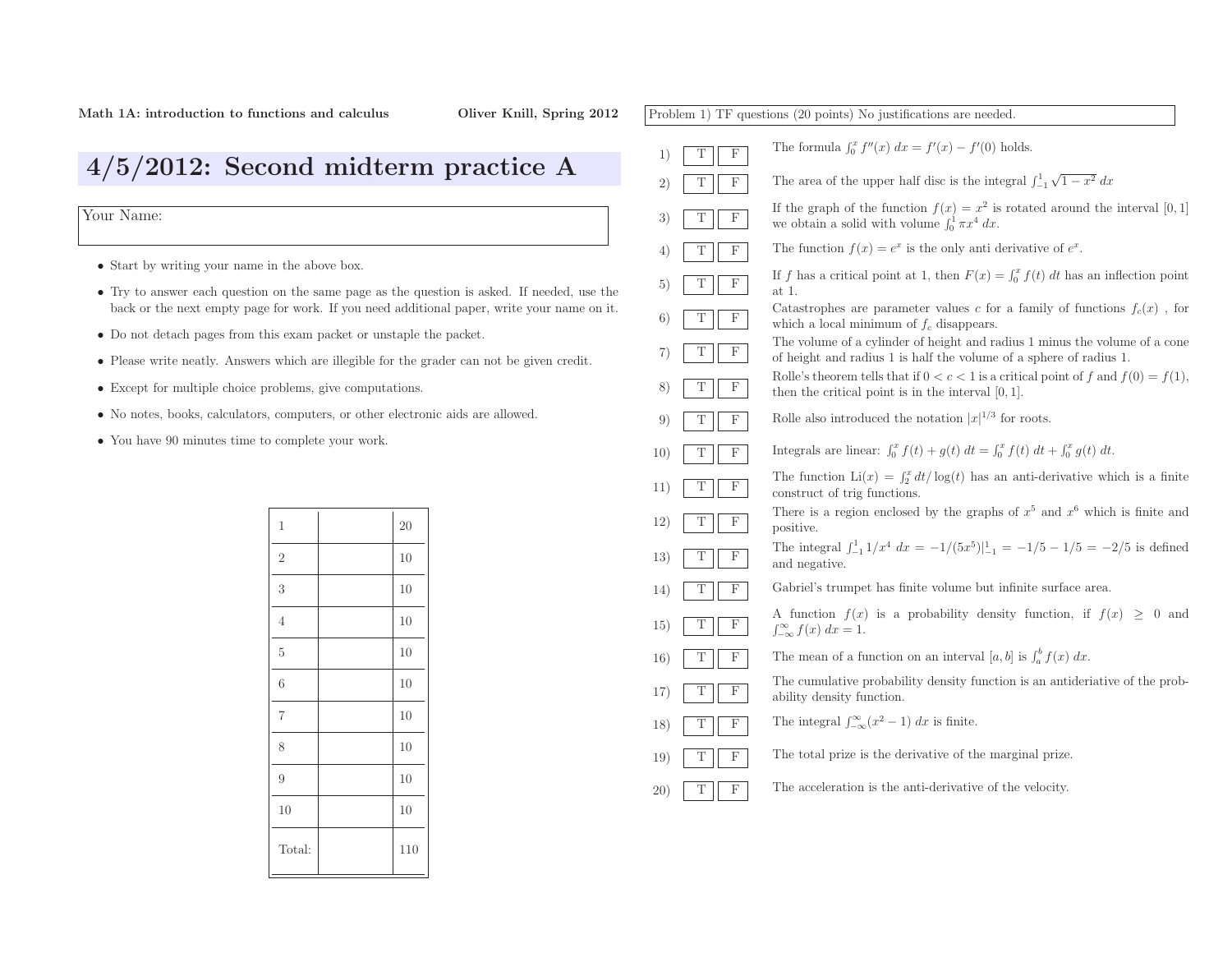Problem 2) Matching problem (10 points) No justifications are needed.

Match the following functions with their anti derivatives. Of course only <sup>6</sup> of the <sup>30</sup> functions will appear.

| Function                                                                                                                                                        | Antiderivative Enter 1-30 |                                                                                                                                                                                                             | Function     | Antiderivative Enter 1-30                                                                                                                                                                                            |
|-----------------------------------------------------------------------------------------------------------------------------------------------------------------|---------------------------|-------------------------------------------------------------------------------------------------------------------------------------------------------------------------------------------------------------|--------------|----------------------------------------------------------------------------------------------------------------------------------------------------------------------------------------------------------------------|
| cos(3x)                                                                                                                                                         |                           |                                                                                                                                                                                                             | 1/(3x)       |                                                                                                                                                                                                                      |
| $\sin(3x)$                                                                                                                                                      |                           |                                                                                                                                                                                                             | tan(3x)      |                                                                                                                                                                                                                      |
| 3x                                                                                                                                                              |                           |                                                                                                                                                                                                             | $1/(1+9x^2)$ |                                                                                                                                                                                                                      |
| $1)$ $\sin(3x)$<br>$2) - \sin(3x)/3$<br>3) $\sin(3x)/3$<br>4) $-3\sin(3x)$<br>5) $3\sin(3x)$<br>$16) 3x^2$<br>17) $x^2/2$<br>18) $3x^2/2$<br>19)3<br>$(20) x^2$ |                           | 6) $cos(3x)$<br>$7) - \cos(3x)/3$<br>8) $\cos(3x)/3$<br>9) $-3\cos(3x)$<br>$10)$ 3 $\cos(3x)$<br>21) $\arctan(3x)/3$<br>$22)$ 3 arctan $(3x)$<br>23) $1/(1+9x^2)$<br>24) $3/(1+9x^2)$<br>$25) -3/(1 + x^2)$ |              | 11) $\log(x)/3$<br>12) $1/(3-x)$<br>13) $1/(3x)$<br>14) $\log(x/3)$<br>$15) - 1/(3x^2)$<br>$26)$ 1/ $\cos^2(3x)$<br>$27) \log(\cos(3x))$<br>$28) - \log(\cos(3x))/3$<br>29) $\log(\cos(3x))/3$<br>30) $3/\cos^3(3x)$ |

Problem 3) Matching problem (10 points) No justifications are needed.

Which of the following formulations is a Riemann sum approximating the integral  $\int_0^3 f(x) dx$  of  $f(x) = x^2$  over the interval 0, 3.

| Sum              | Check if this is the Riemann sum. |
|------------------|-----------------------------------|
| 3k / n.<br>$n\;$ |                                   |
| $\mathbb{R}$     |                                   |
| $\, n$           |                                   |
| ь                |                                   |

Problem 4) Area computation (10 points)

Find the area of the region enclosed by the three curves  $y = 6 - x^2$ ,  $y = -x$  and  $y = x$ .

Problem 5) Volume computation (10 points)

Jeanine grows some magical <sup>p</sup>lants in <sup>a</sup> pot which is <sup>a</sup> rotationally symmetric solid for which the radius at position x is  $5 + \sin(x)$  and  $0 \le x \le 2\pi$ . Find the volume of the pot.



Problem 6) Definite integrals (10 points)

Find the following definite integrals

a) (5 points) 
$$
\int_1^2 x^{1/5} + x^4 + 1/x \ dx
$$
.

b) (5 points)  $\int_1^3 2x + \sin(x - 1) + \cos(x + 2) dx$ 

Problem 7) Anti-derivatives (10 points)

Find the following anti-derivatives

a) (5 points) 
$$
\int \frac{3}{\sqrt{1-x^2}} + x^4 + \frac{1}{1+x^2} dx
$$